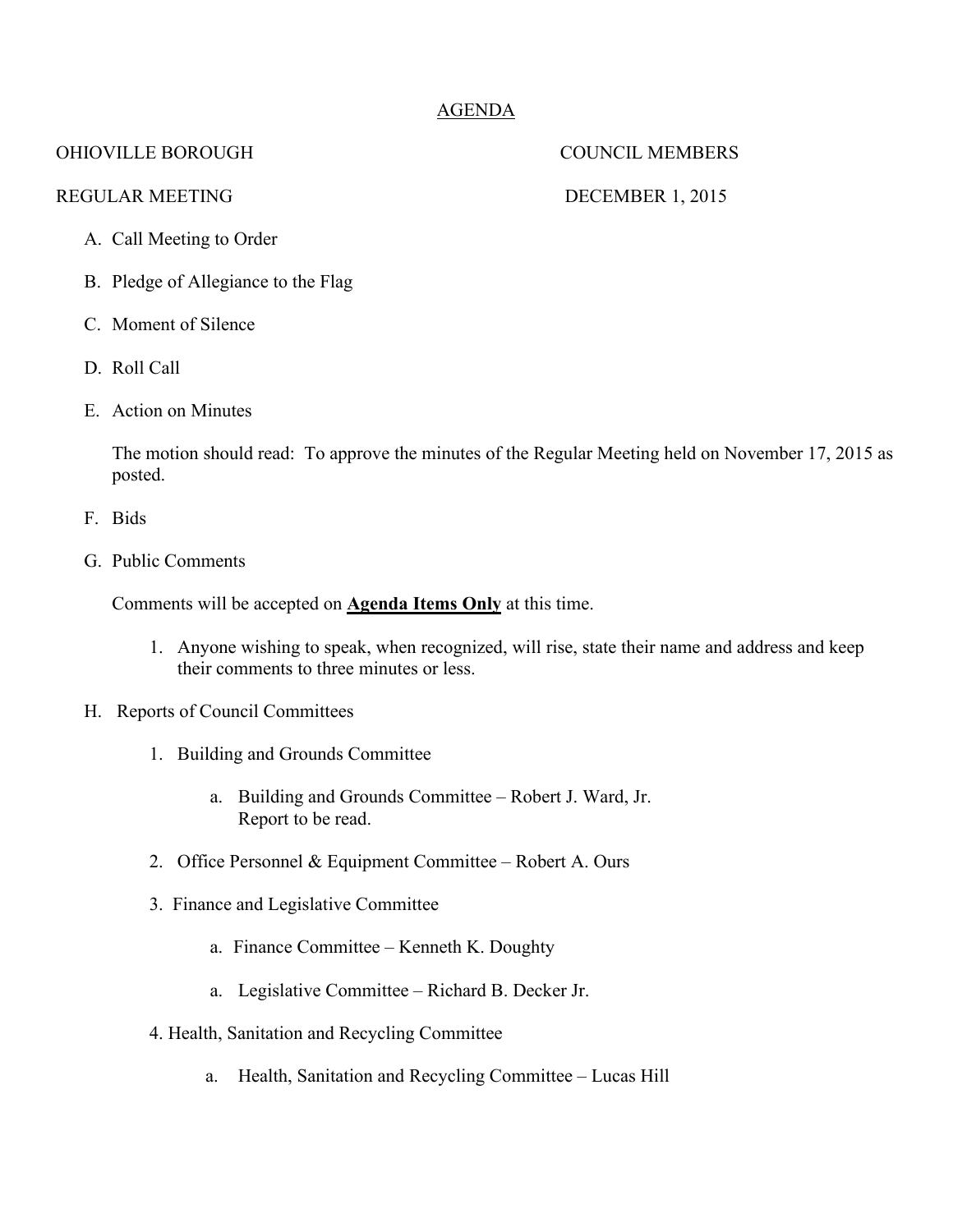### Page 2

- 5. Public Safety Committee
	- a. Fire Committee –Richard E. Jackson
	- b. Police Committee Richard B. Decker Jr. Discussion to place an ad in the Beaver County Times for a Part-Time Police Officer. Resignation Letter from Officer Jonathan Fauzey.
- 6. Recreation Committee
	- a. Recreation Committee Denise A. Cox –
- 7. Road Committee
	- a. Road Committee Robert J. Ward, Jr. Report to be read.
- 8. Public Utilities Committee
	- a. Public Utilities Committee –Denise A. Cox

### I. Reports of Officers

- 1. Mayor's Report No Report
- 2. Secretary No Report
- 3. Treasurer No Report
- 4. Planning Commission- No Report
- 5. Emergency Coordinator Eugene Nagy No Report
- 6. Borough Solicitor Paul A. Steff